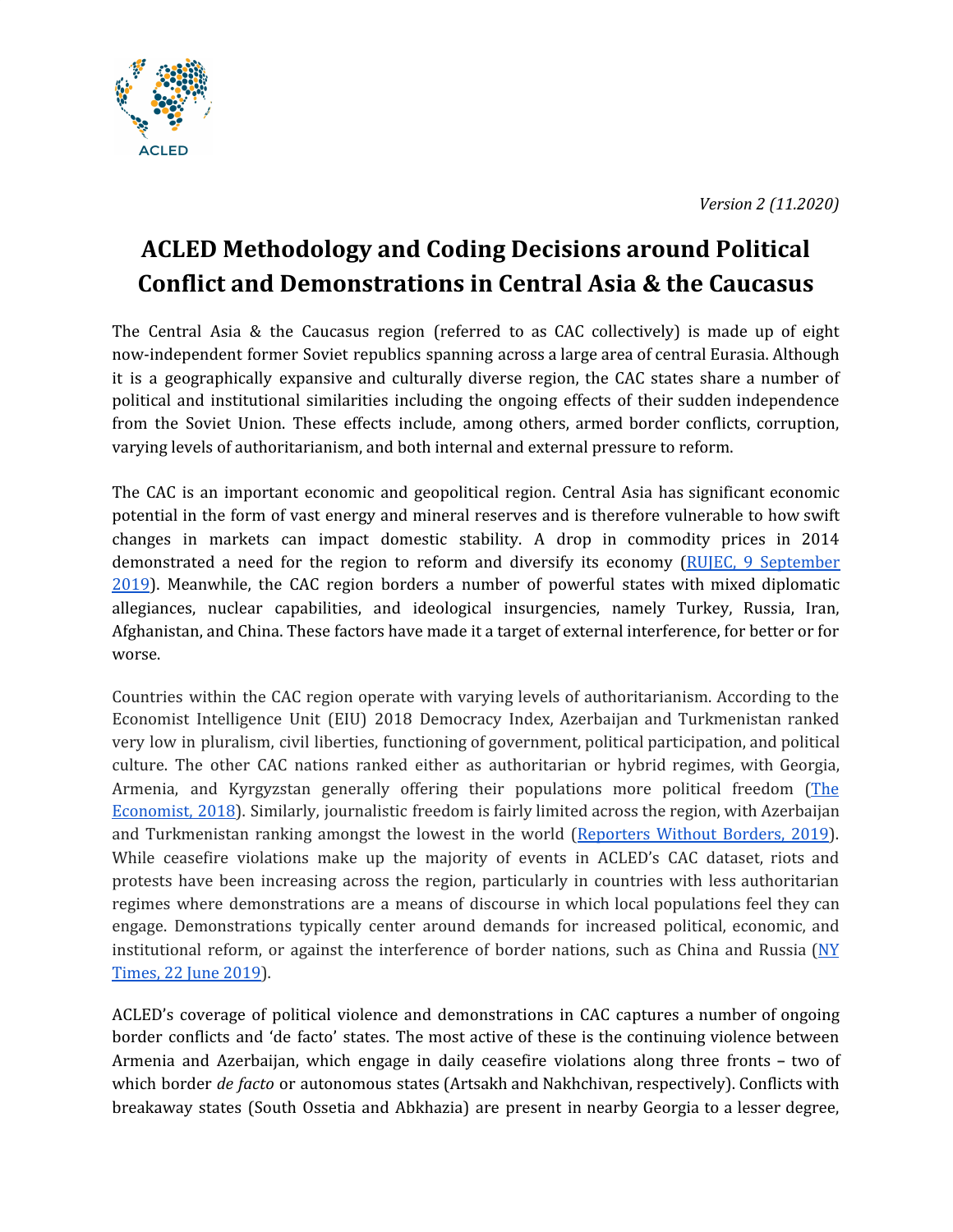

and are essentially limited to non-violent 'tensions' since the Russo-Georgian war ended in 2008. In Central Asia, several areas of the Fergana Valley **–** where Kyrgyzstan, Tajikistan, and Uzbekistan meet **–** are also disputed; however, those conflicts are most often fought amongst local border communities.

2018 included the Armenian Revolution: a series of peaceful protests and marches led by now-President Nikol Pashinyan in response to actions by the ruling Republic Party and then-President Serzh Sargsyan. Following the resignation of the latter, the Pashinyan government began a number of reforms and crackdowns on corruption, although change has been slow [\(Eurasianet,](https://eurasianet.org/one-year-on-how-do-armenians-see-their-revolution) 7 May 2019).

## **How does ACLED deal with** *de facto* **states?**

The CAC region includes a number of seperatist states which exist nominally within the borders of an internationally-recognized country, but which have become institutionally independent. Moreover, these states have their own armed forces which operate like other state forces and assert *de facto* control over the territory in which they are active. Therefore, while not recognized by a majority of states internationally, these regions generally meet the requirements for statehood according to declarative theory.<sup>1</sup> Nevertheless, ACLED chooses to recognize only the boundaries of states which have significant international recognition; therefore, these are the names represented within the 'Country' variable designation in the dataset. However, ACLED codes the armed forces of states which assert *de facto* control of a space with an interaction term of "1" (State Forces) as the actions of such actors tend to mimic the actions of other state forces active in their home regions. **Coding actors as such does not denote legitimacy but rather acknowledges the fact that distinct governing authorities co-exist and may exercise** *de facto* **control over different portions of territory in a country.** In these cases, ACLED codes the *de facto* state forces using the name of the separatist territory. For example, elsewhere in the ACLED dataset, Somaliland's military is coded as the actor "Police Forces of Somaliland (2010-)".

The following is a list of *de facto* states within the CAC region:

## **The Republic of Artsakh:**

Also known as the Nagorno-Karabakh Republic, it is a breakaway state existing within the borders of Azerbaijan. Formerly the Nagorno-Karabakh Autonomous Oblast, it declared independence from the Azerbaijan Soviet Socialist Republic (SSR) in 1991 following a referendum. This led to the three-year Nagorno-Karabakh War, which ended with a ceasefire. The majority population of

 $1$  Declarative theory is one of two leading theories which outline the circumstances under which a state should be recognized as sovereign. The conditions are: a) a defined territory; b) a permanent population; c) a government; and d) a capacity to enter into relations with other states (for example, see: [Organization of American States](http://www.oas.org/juridico/english/treaties/a-40.html)).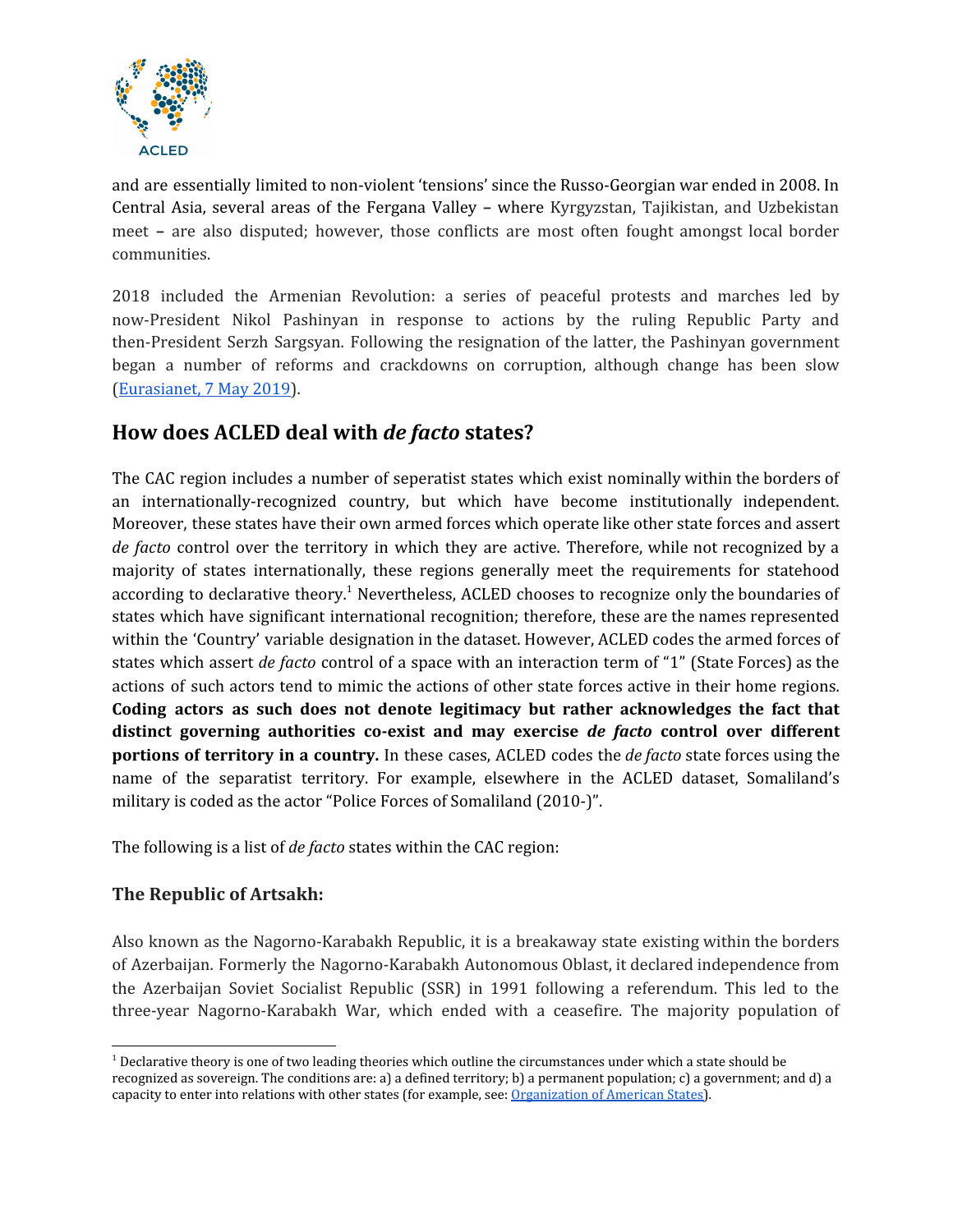

Artsakh are ethnically Armenian, and were supported by Armenia during the war with Azerbaijan. Armenia continues to support the independence of Artsakh, although official Armenian military deployment within the territory seems to be rare.

The disputed territory of Nagorno-Karabakh is internationally recognized as part of Azerbaijan. ACLED refers to the *de facto* state and its institutions within this territory as Artsakh – the name by which the *de facto* territory refers to itself. However, in line with the toponym widely used in international media, ACLED refers to the *conflict* over the territory as the "Nagorno-Karabakh conflict", particularly in analysis.

For areas under the control of Artsakh, ACLED uses the internal administrative divisions of the *de facto* state rather than those of the *de jure* state (Azerbaijan), given that sources will most often reference the former when attributing an event location. Currently, the Republic of Artsakh divides itself into the following Admin 1 regions: **Shahumyan, Martakert, Askeran, Hadrut, Martuni, Shushi, Kashatagh, Stepanakert.** These regions roughly correspond to the following official Admin 1 regions of Azerbaijan: **All of the Kalbajar, Lachin, Qubadli, Zangilan, Jabrayil, Shusha, Khojali districts, Khankendi city, Shusha city, as well as parts of the Tartar, Agdam, Khojavend and Fizuli districts.**

The government and armed forces of Artsakh are represented by the following actors:

- Government of Artsakh (2007-)
- Military Forces of Artsakh (2007-)
- Police Forces of Artsakh (2007-)

#### **Republic of South Ossetia – the State of Alania:**

South Ossetia is a breakaway state existing nominally within the borders of Georgia, and recognized by Russia and several other states. Similarly to Artsakh, South Ossetia declared independence from the Georgian SSR in 1991. This declaration led to a series of wars between Georgia and South Ossetia / Russia, the last of which being the five-day Russo-Georgian War in 2008. Many consider South Ossetia to be under Russian military occupation ([Belgium](https://twitter.com/BelgiumUN/status/1159497708656320512/photo/1) UN, 8 August [2019](https://twitter.com/BelgiumUN/status/1159497708656320512/photo/1)).

For areas under the control of South Ossetia, ACLED uses the internal administrative divisions of the *de facto* state rather than those of the *de jure* state (Georgia), given that sources will most often reference the former when attributing an event location. Currently, the Republic of South Ossetia – the State of Alania divides itself into the following Admin 1 regions: **Dzau, Leningor, Tskhinvali, and Znaur districts**. These regions roughly correspond to the following official Admin 1 regions of Georgia: **Small parts of the Racha-Lechkhumi and Kvemo Svaneti, Imereti, Mtskheta-Mtianeti regions, and the northern half of Shida Kartli region.**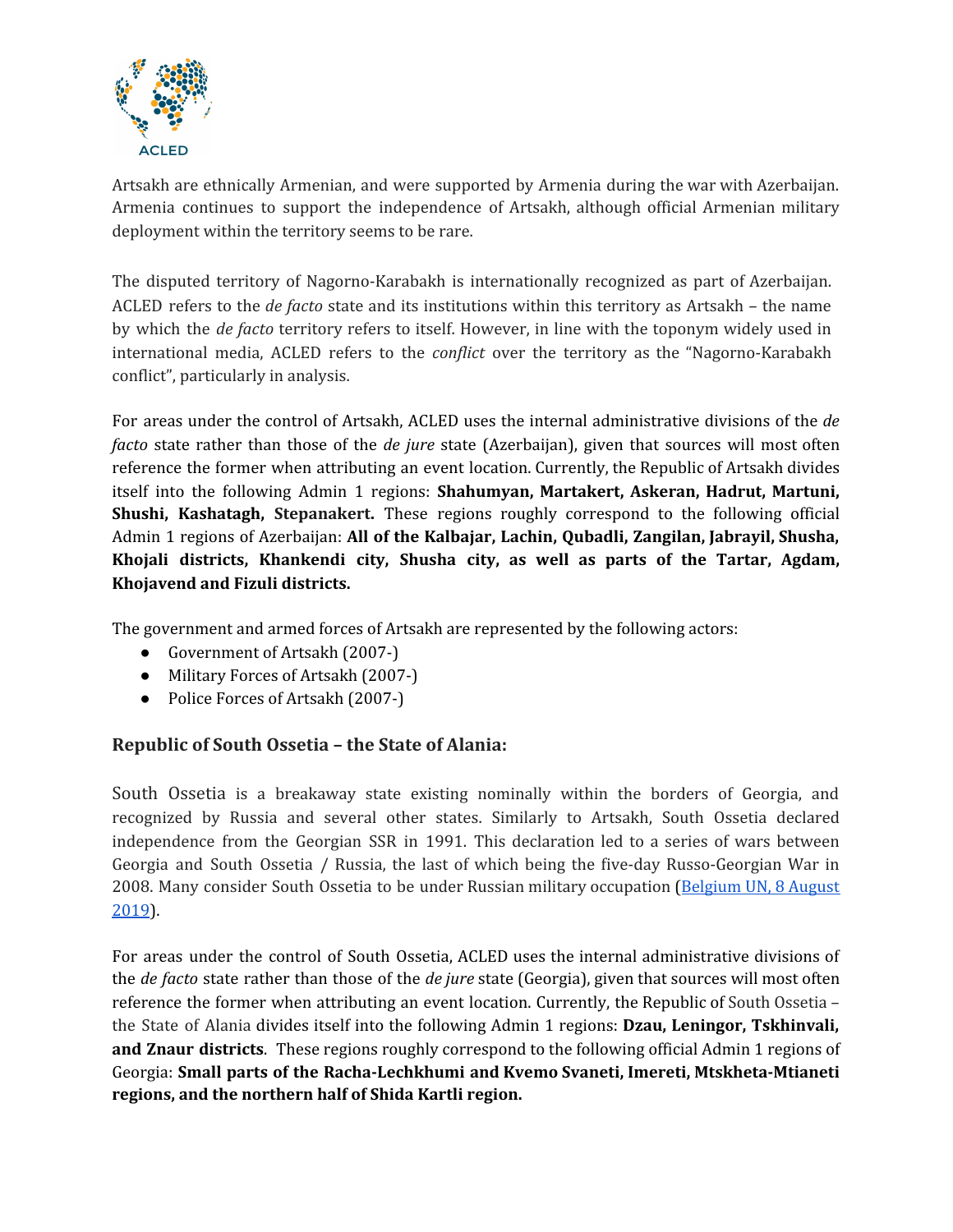

The government and armed forces of South Ossetia are represented by the following actors:

- Government of South Ossetia (2017-)
- Military Forces of South Ossetia (2017-)
- Police Forces of South Ossetia (2017-)

### **Republic of Abkhazia:**

Abkhazia is another breakaway state nominally within northwestern Georgia, which first declared independence in 1992, leading to a war where it was also backed by Russian forces. Abkhazia is named after its primary ethnic group, the Abkhazians; the region experienced a large-scale ethnic cleansing of Georgians following the conflict.

Unlike South Ossetia, Georgia initially recognized the autonomy of Abkhazia, but not its independence. An official pro-Georgian 'Government of the Autonomous Republic of Abkhazia' was established to govern the region. However, following fighting with separatist groups, the pro-Georgian government was exiled to Tbilisi, where it remains today. For this reason, Georgia has an official Admin 1 region known as the **Autonomous Republic of Abkhazia**, which outlines the borders of the *de facto* state.

The government and armed forces of Abkhazia are represented by the following actors:

- Government of Abkhazia (2014-)
- Military Forces of Abkhazia (2014-)
- Police Forces of Abkhazia (2014-)

#### *De facto* **state police "kidnapping":**

People living in contested regions (South Ossetia, Abkhazia, and Artsakh) are often taken into custody by the local *de facto* state police for crossing the dividing line. Sources tend to refer to these events as "kidnappings"; however, ACLED codes these events with the 'Sub-event type' of "Arrests" given the *de facto* legitimacy of these state forces within their own territory. This is in line with the way in which ACLED codes arrests by legitimate state forces across the dataset (see page 15 of the ACLED [Codebook](https://acleddata.com/acleddatanew/wp-content/uploads/dlm_uploads/2019/04/ACLED_Codebook_2019FINAL_pbl.pdf)). As such, most of these "kidnappings" will not be represented in the dataset as they do not meet the threshold of being significantly 'strategic' to be included under the 'Event type' of 'Strategic developments' — those events which can impact trends in disorder.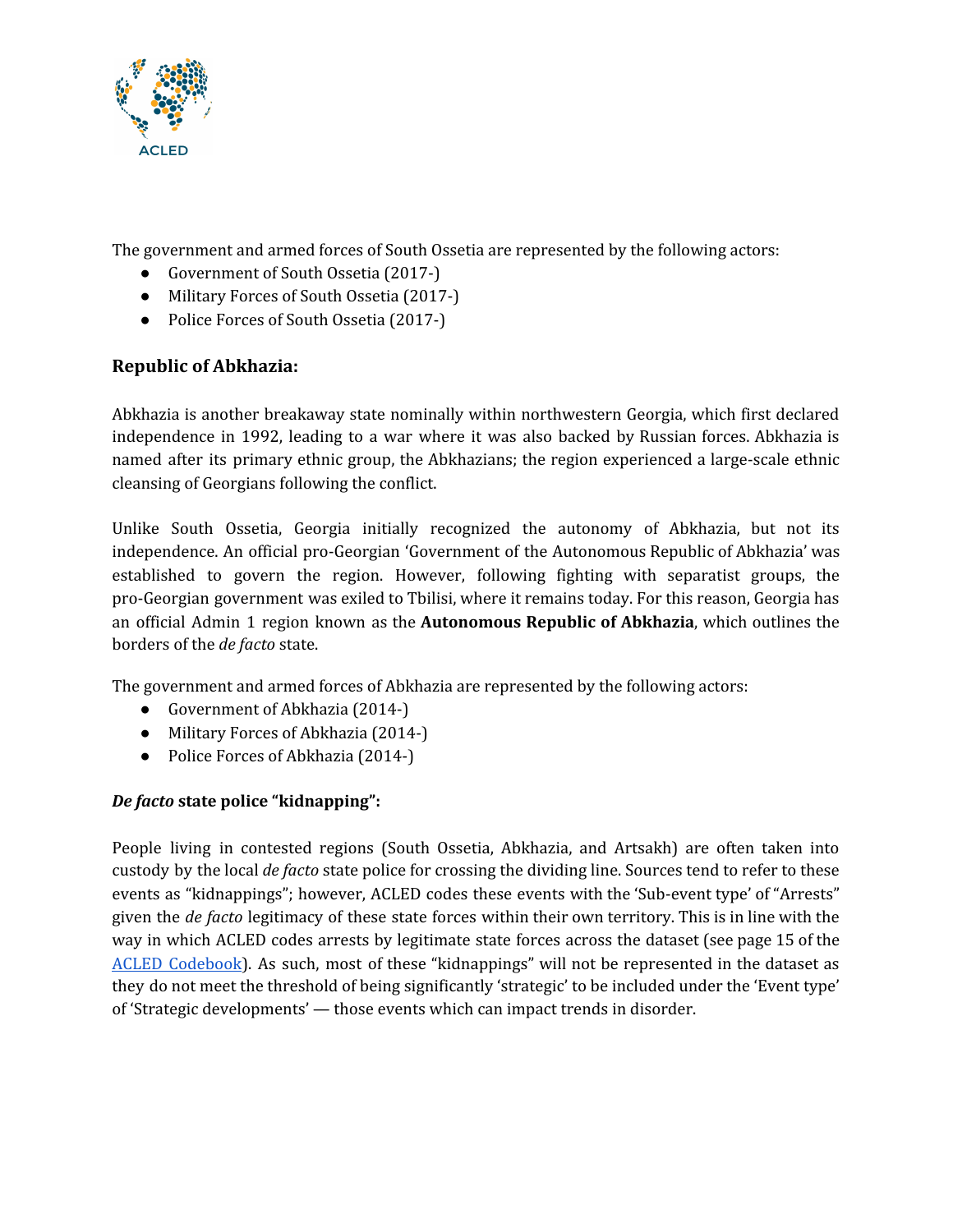

## **How does ACLED code ceasefire violations between Armenia/Artsakh and Azerbaijan?**

Ceasefire violations along multiple fronts have been ongoing since the end of the Nagorno-Karabakh War and the signing of the Bishkek Protocol in 1994. However, while there are a large number of daily violations reported (an average of over 21 as of 19 October 2019), the lethality of these events is exceptionally low, about two fatalities reported each month. The two main sources that cover the vast majority of ceasefire violence are the **Ministry of Defence of Azerbaijan** and the **Ministry of Foreign Affairs of Armenia.**

Covering official reports from both states allows ACLED to triangulate the information and to form a more complete picture. The following notes explain how each circumstance is sourced:

### **Firing from Armenia/Artsakh into Azerbaijani-controlled territory**

The primary source for this type of event is the Azerbaijan Ministry of Defense (MoD) website, which updates each day with ceasefire violations from the previous day. These events are sourced using a script and translation tool, described in the Appendix at the end of this document.<sup>2</sup>

In addition, traditional and new media sources also report on ceasefire events, though these sources tend to largely duplicate the information from the MoD, except in the following cases:

- they report on fatalities or injuries, and/or damage to civilian housing.
- they report events which are more detailed than those of the MoD (i.e: "the ceasefire was violated at X date and X location"). Examples include descriptions of drone attacks, infiltration missions, larger clashes, or the use of heavier weaponry such as missiles and tanks.
- they report events which might not be covered by MoD reports, such as firing into Nakhchivan.

*Data from these sources which meet the above criteria are cross-checked with MoD events and additional information is added to coverage of the event where applicable.*

## **Firing from Azerbaijan into Armenia/Artsakh-controlled territory**

 $^2$  Note that the Azerbaijan MoD stopped reporting violations into Nakhchivan Autonomous Republic specifically around 2017.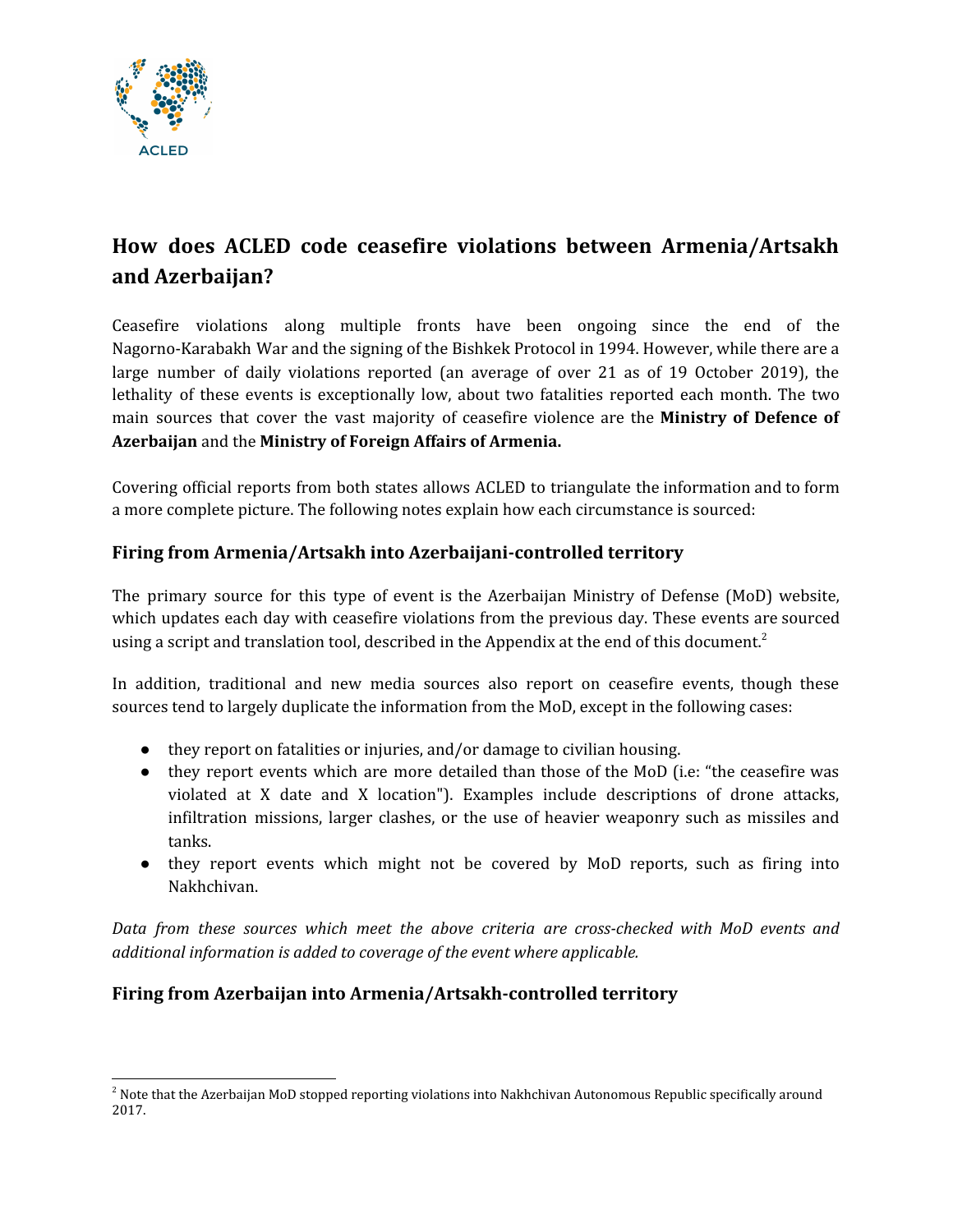

On a monthly basis (occasionally with a one or two month delay) the United Nations Security Council (UNSC) releases a document submitted by the Armenian Ministry of Foreign Affairs (MFA) containing a detailed table of ceasefire violations.

As is the case when coding firing from Armenia/Artsakh into Azerbaijani-controlled territory, traditional and new media are used to supplement data with more detailed coverage. Basic weekly coverage of these supplemental sources is also used to cover the frontline in real-time per ACLED's publication schedule in order to ensure the delay in UNSC releases impacts trends in the data as minimally as possible. Per standard ACLED processes, a duplication check with the published data is done before submitting new information from UNSC reports.

The Armenian MoD also has a weekly report of the number of violations along the frontline, however these reports are often too vague to be coded as they lack details.

## **General assumptions and decisions when coding frontline violence between Armenia/Artsakh and Azerbaijan**

#### **Actors:**

- For ceasefire violations along the frontline between Armenia and Azerbaijan, the default assumption is that the event is an interaction between the Military Forces of Armenia and the Military Forces of Azerbaijan.
- For ceasefire violations along the frontline between Azerbaijan proper and territory controlled by the Republic of Artsakh, the default assumption is that the event is an interaction between the Military Forces of Azerbaijan and Military Forces of Artsakh.
	- Azerbaijan reports by default claim that they are being fired upon by 'the Military Forces of Armenia' as they do not recognize the forces of Artsakh. However, per ACLED methodology, Artsakh forces operate independently in that region **–** albeit with substantial aid from Armenia **–** and only in exceptional cases are the 'Military Forces of Armenia' actually operating directly from Artsakh-controlled territory.

*In case of more specific reports, such as the targeting of civilians or other groups, the above assumptions are adjusted accordingly.*

#### **Locations:**

• Some reports refer to "positions on unnamed hills in the X region." A combination of satellite imagery and known military positions from records has been used to determine the most likely position of these hills in reference to the region given and established front line. The 'Location' variable in the dataset is coded in such cases as **Nameless Hills (X Region)**, with a geoprecision of 2, which references a specific set of geo-coordinates.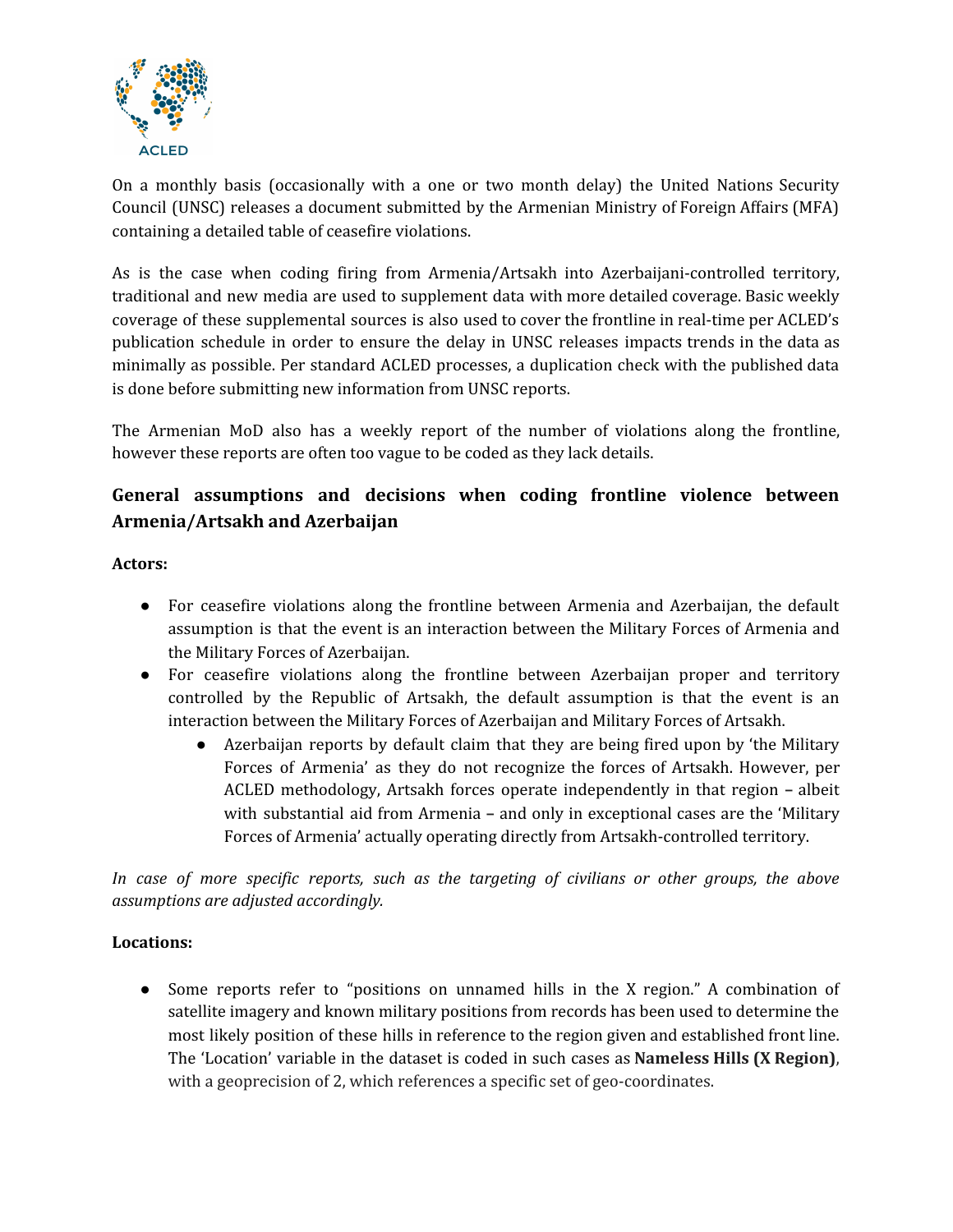

• Similarly, some reports refer to non-specific "positions along the line of contact" (LoC) in a region. We code these as a single event located at a predetermined point in Martuni province, on the Artsakh side, along the frontline (LoC) between Artsakh and Azerbaijan proper, with a geoprecision of 3. The Location name used for these events is **Artsakh-Azerbaijan LoC (Unspecified)**.

*If additional, more specific, incidents are mentioned within the same reports which outline firing on vague locations (hills; unspecified location), these are added as separate events in the data.*

- Reports of an event containing both the origin point and the target of fire for the same incident are coded as a single event at the target's location. These reports typically cover the northern Armenia-Azerbaijan frontline.
- Some reports mention only the origin location of fire, and not the location that was targeted. This happens in particular with Azerbaijan MoD reports referring to fire from Artsakh controlled territory. In such cases, the event is coded not at the origin location, but at a derived target location. This target location is coded at a nearby named location, such as a town, on the direct opposite side of the frontline **–** i.e. in Azerbaijan controlled territory. The target locations are typically within a few kilometers of the point of origin and coded with geoprecision 2.
	- $\circ$  In some cases, no named locations or landmarks are nearby on the other side of the frontline from the point of origin. In such cases, the event is coded to the nearest named location or landmark on the side of origin. For example, firing coming from "near Karvend" (Artsakh side) is coded to the town of Karvend, with a geoprecision of 2.

#### **Event and weapon types:**

- As per general ACLED rules, the use of small arms **–** alone or in combination with other weapon types **–** during a single event is coded as 'Sub-event type' variable 'Armed clash'. When heavy weapons are used alone in a specific location, without the use of small arms, the event is coded 'Sub-event type' variable 'Shelling/artillery/missile attack'.
- Unspecified weapons are interpreted as small arms and coded as 'Sub-event type' variable 'Armed clash'.
	- Investigations of incidents and reported weapon types from both Armenian and Azerbaijani sources over 2018 revealed that small arms were by far the dominant weapon type used.
	- Reports from the Azerbaijan MoD occasionally mention the use of heavy weapons, but these are reported *in addition* to unspecified small arms use. Due to the lack of specificity on locations, we cannot assume that any particular location was targeted with primarily heavy weapons. Events from these unspecific reports of heavy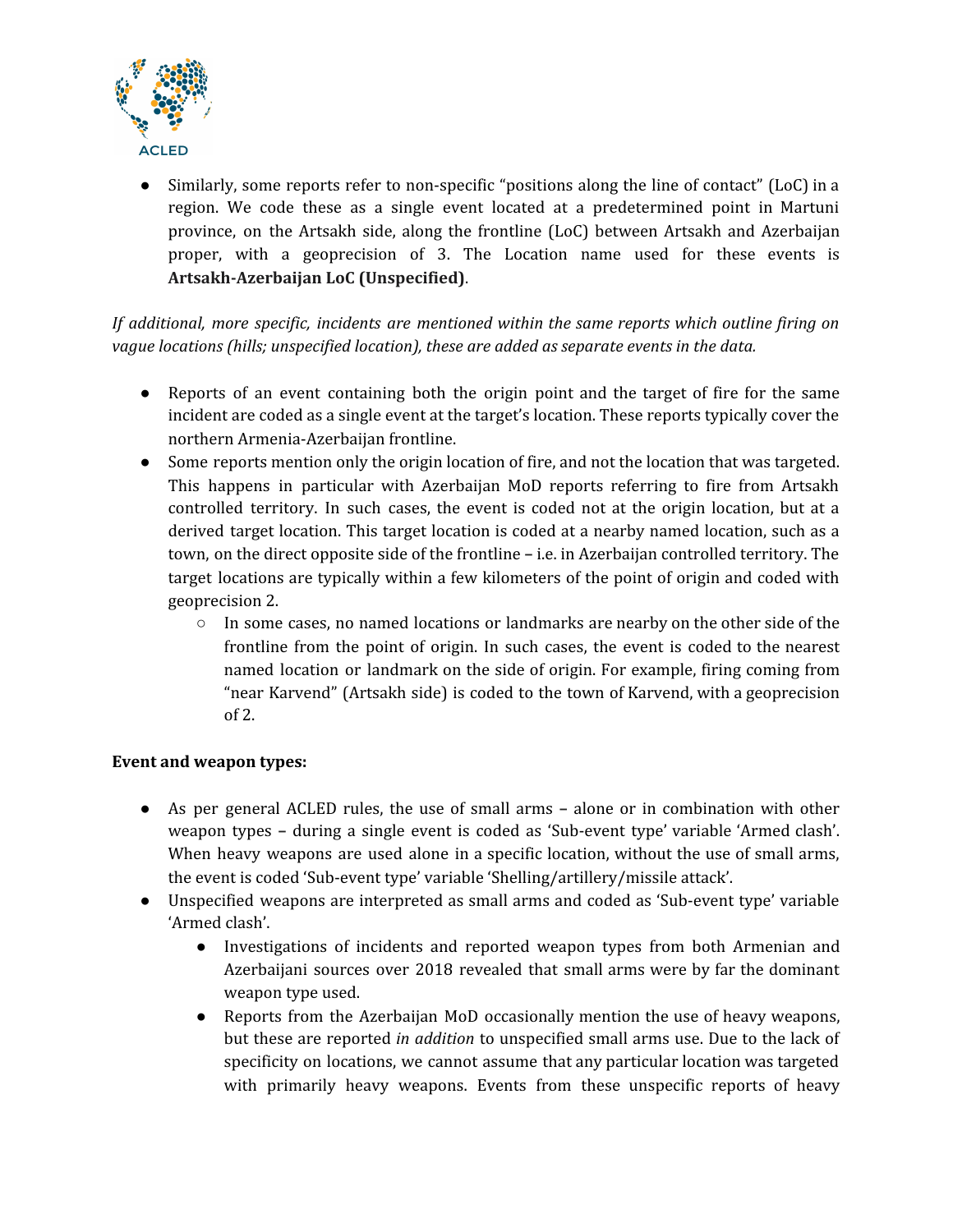

weapons use tend to span over several locations, and are therefore coded as 'Sub-event type' variable 'Armed clash'.

- Armenian MFA reports to the UNSC outline the distribution of weapon types for the entire set of locations for that day, not for each individual location. Weapons information is hence applied to all the locations/events for that day equally.
	- When the vast majority of weapons used are heavy weapons (defined here as ⅔ or greater), the events are coded as the 'Sub-event type' variable 'Shelling/artillery/missile attack' instead of 'Armed clash', with the assumption that most of the events that day were solely heavy weapons use.

### **A note on two gaps in the ceasefire violation data from MFA and MoD:**

There are two separate gaps in reporting from both the Armenian MFA and the Azerbaijani MoD throughout the 2018-2019 dataset. The first is a missing report from the Armenian MFA to the UNSC in July 2018. It is unclear why this report is missing, although it is believed to be the result of a clerical error. Non-MFA sources continued to report events during this period, so this gap does not represent a gap in the conflict. The second gap occurs between 22 June and 16 July 2019, when the MoD of Azerbaijan reported that there were no ceasefire violations **–** though the Armenian MFA and a number of other sources detailed specific reports of firing along the Line of Control during that period. ACLED continues to investigate whether these missing reports are retrievable.

## **What types of sources does ACLED use to cover the CAC region?**

The ACLED source list for the CAC region features a large number of sources in Georgian, Armenian, Kazakh, Kyrgyz, Uzbek, Tajik, Russian, and English **–** with the latter two covering most events. ACLED's initial source list was created according to standard ACLED procedures when expanding into a new region; these procedures can be reviewed [here](https://acleddata.com/acleddatanew/wp-content/uploads/dlm_uploads/2020/02/FAQs_ACLED-Sourcing-Methodology.pdf), under the sub-heading: *What is the process for producing country and regional sourcing strategies?*

As noted earlier, countries within the CAC region typically rank poorly when it comes to journalistic freedom. In addition, much of the region is significantly rural, further limiting access options for journalists. These factors pose challenges when it comes to sourcing information, and are addressed in a number of ways. Two local media experts **–** a veteran reporter for Central Asia and a regional expert from an international NGO on media freedom **–** were consulted in this regard, and offered advice about possible source biases, the viability of expanding the use of new media to boost coverage in the region, and potential local partners collecting conflict data in the region.

Traditional media are the source of information for the majority of events in the region other than those featuring border conflicts where the information comes primarily from the conflict parties themselves, in the form of each country's ministry of defense or foreign affairs. National news agencies are reviewed weekly for each country; coverage from international news agencies, such as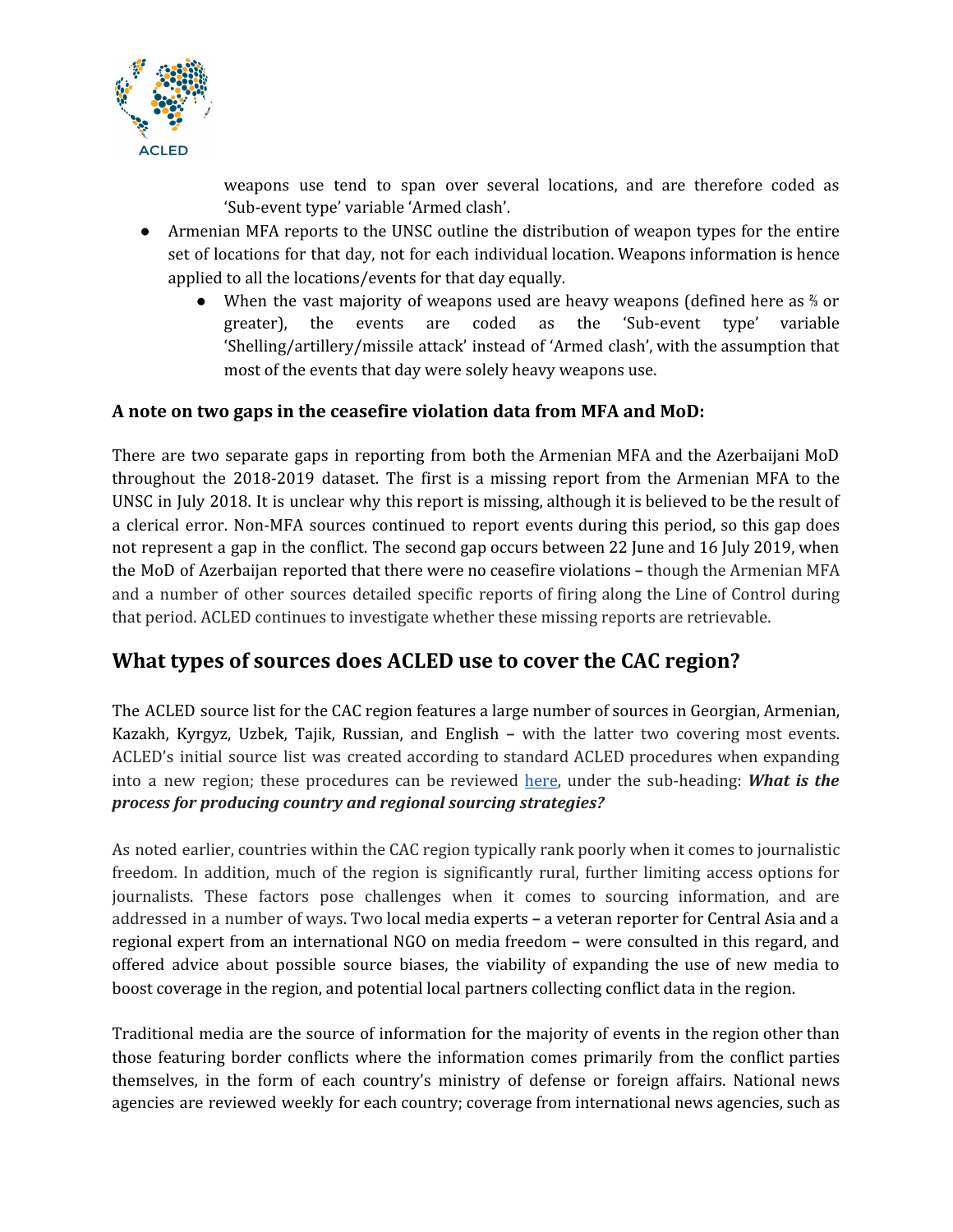

Radio Free Europe / Radio Liberty, report on countries where a free press is banned by the government or not fully established, such as many in the CAC region; and regional media in neighboring countries, such as Russian news covering events in Kyrgyzstan, is also included to help fill gaps. Sourcing information directly from different language sources within a country has also helped in curbing urban bias in some areas. For example, in Uzbekistan, populations in rural areas speak Uzbek, while Russian is more commonly found in urban areas and used in business and television [\(Eurasianet,](https://eurasianet.org/uzbekistan-a-second-coming-for-the-russian-language) 19 June 2019). ACLED also reviews in-depth reporting from reputed human rights organizations like Amnesty International and Human Rights Watch.

## **Appendix**

### **Example report from Azerbaijan MoD**

#### **Azerbaijan MoD website report – English version**

#### *31 March 2018 09:52*

*Military units of the armed forces of Armenia violated ceasefire 101 times throughout the day, using large-caliber machine guns.*

*Armenian armed forces, located on nameless hills in Noyemberyan and Ijevan regions, in Chinari village and on nameless hills in Berd region, and on nameless hills in Krasnoselsk region subjected to fire the positions of the Azerbaijan Army located in Gaymagly, Gushchu Ayrim and Jafarli villages of Gazakh region, in Aghdam, Aghbulag villages and on nameless hills in Tovuz region, in Goyali village and on nameless hills in Gadabay region.*

*The positions of Azerbaijan Army were also fired from positions of Armenian military units located near the occupied Chilaburt village of Terter region, Shikhlar, Bash Garvand, Garagashly, Yusifjanly, Marzili villages of Aghdam region, Kuropatkino village of Khojavend region, Ashaghy Veysalli, Garvand, Garakhanbayli, Ashaghy Seyidahmadli, Gorgan, Kurdlar villages of Fuzuli region, and Nuzgar village of Jabrayil region, as well as from positions located on nameless hills in Goranboy, Terter, Aghdam, Khojavend and Fuzuli regions.*

#### **Information gained:**

#### **Event date**: refers to events from the previous day (i.e. 30 March 2018)

**Weapon type:** noted as heavy machine gun, however this report does not specify at which location(s) these were used. It is clear from context (analysis of numbers and types of weapons generally used) that large caliber machine guns were very likely *not* the majority or only weapons